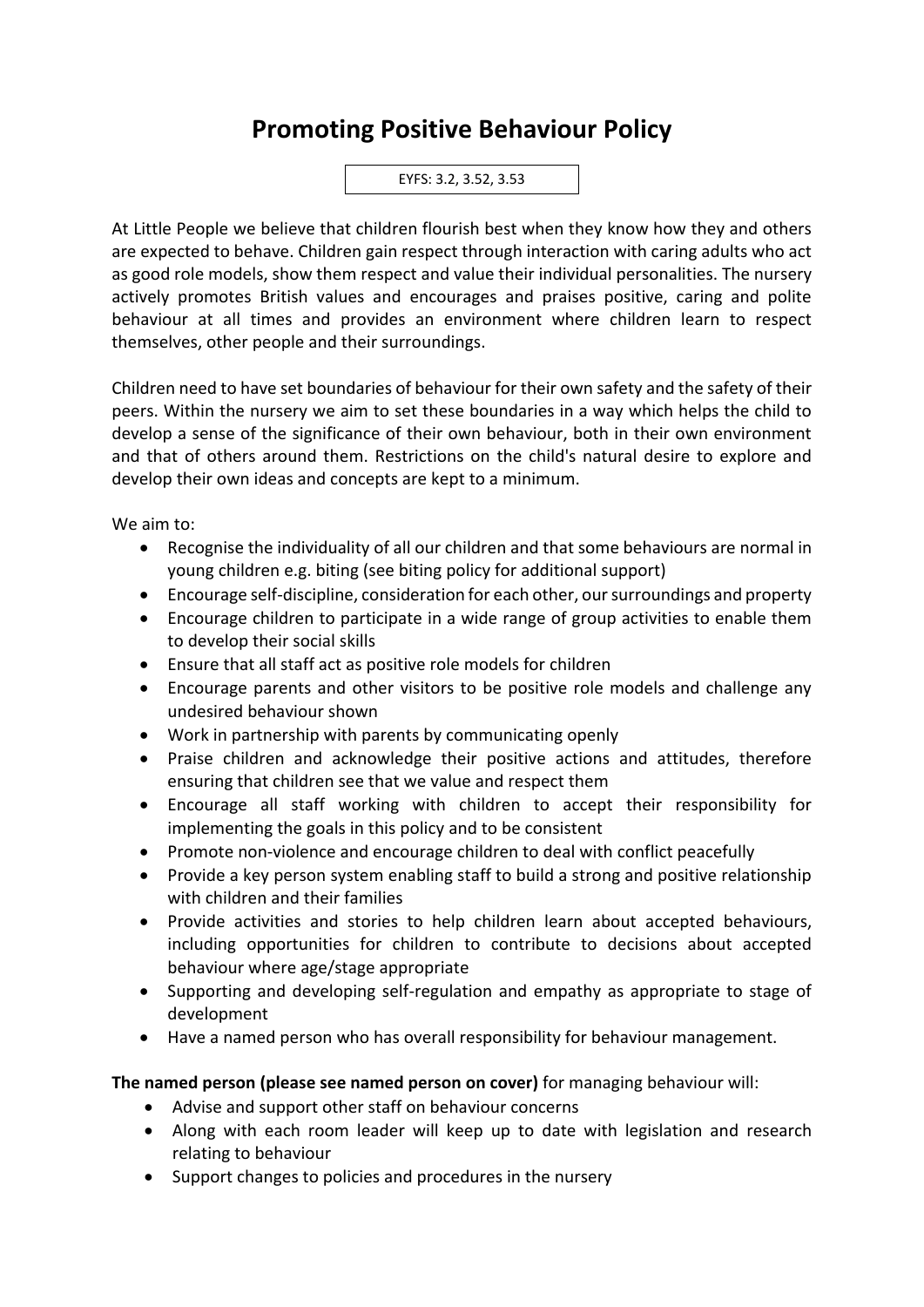- Access relevant sources of expertise where required and act as a central information source for all involved
- Attend regular external training events, and ensure all staff attend relevant in-house or external training for behaviour management. Keep a record of staff attendance at this training.

Our nursery rules are concerned with safety, care and respect for each other. We keep the rules to a minimum and ensure that these are age and stage appropriate. We regularly involve children in the process of setting rules to encourage cooperation and participation and ensure children gain understanding of the expectations of behaviour relevant to them as a unique child.

Children who behave inappropriately, for example, by hurting another child or adult e.g. biting, hitting or shouting, are helped to talk through their actions and make amends where appropriate. We make sure that the child who has been upset is comforted and the adult will confirm that the other child's behaviour is not acceptable. We always acknowledge when a child is feeling angry or upset and that it is the behaviour that is not acceptable, not the child.

## **When children behave in unacceptable ways:**

- We never use or threaten to use physical punishment/corporal punishment such as smacking or shaking
- We only use physical intervention for the purpose of averting immediate danger or personal injury to any person (including the child) or to manage a child's behaviour if absolutely necessary. We keep a record of any occasions where physical intervention is used and inform parents on the same day, or as reasonably practicable
- We recognise that there may be times where children may have regular occasions where they lose control and may need individual techniques to restrain them. This will only be carried out by staff who have been appropriately trained to do so. Any restraints will only be done following recommended guidance and training and only with a signed agreement from parents on when to use it. We will complete an incident form following any restraints used and notify the parents
- We do not single out children or humiliate them in any way. Where children use unacceptable behaviour they will, wherever possible, be re-directed to alternative activities. Discussions with children will take place as to why their behaviour was not acceptable, respecting their level of understanding and maturity
- Staff will not raise their voices (other than to keep children safe)
- In any case of misbehaviour, we always make it clear to the child or children in question, that it is the behaviour and not the child that is unwelcome
- We decide how to handle a particular type of behaviour depending on the child's age, level of development and the circumstances surrounding the behaviour. This may involve asking the child to talk and think about what he/she has done. All staff support children in developing empathy and children will only be asked to apologise if they have developed strong empathy skills and have a good understanding of why saying sorry is appropriate. An alternative to saying "Sorry" may be a cuddle, a drawing or toy, or the staff member may apologise for the child before moving them along to a new activity.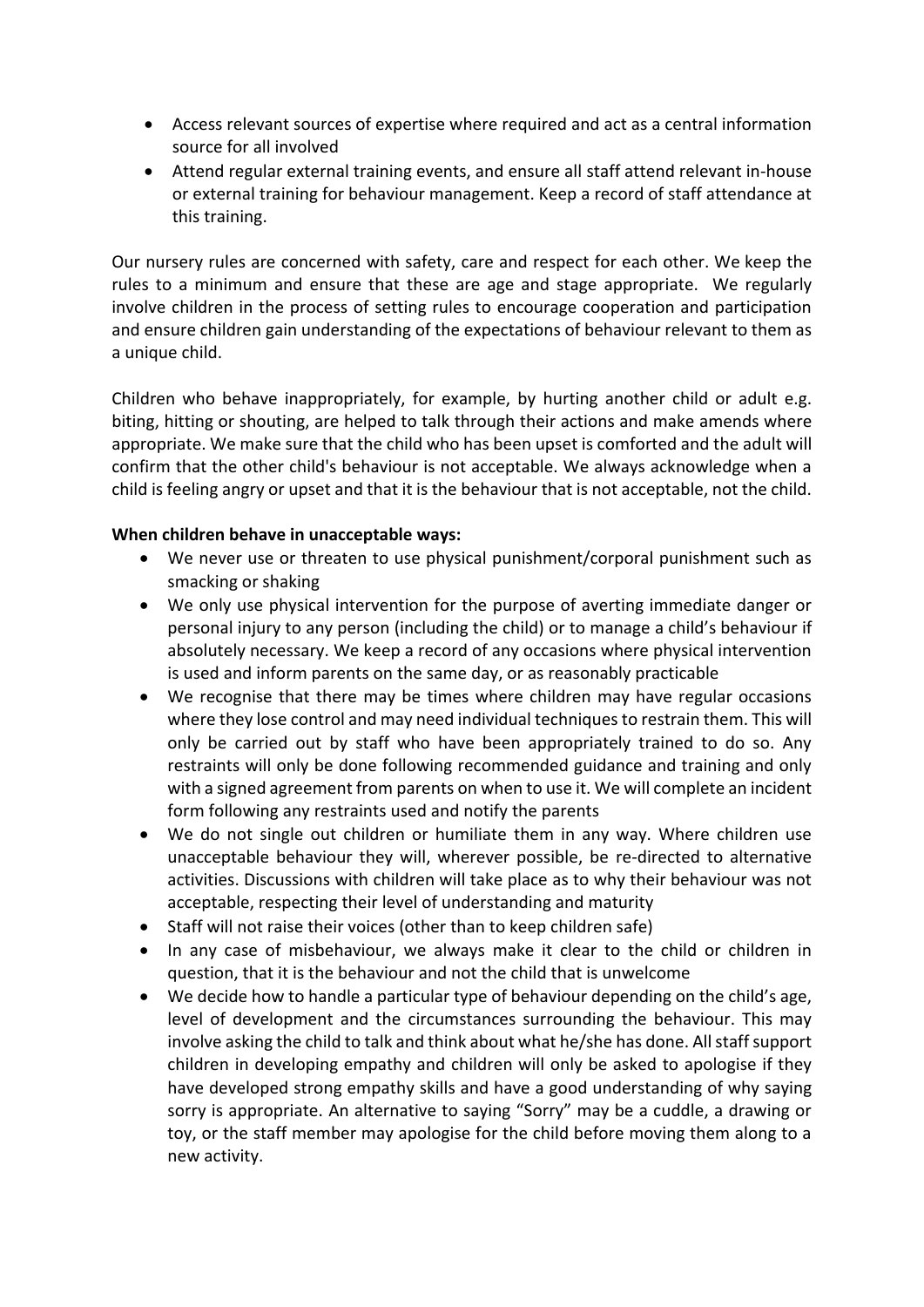- We help staff to reflect on their own responses towards behaviours that challenge to ensure that their reactions are appropriate
- We accept that children are learning how to behave appropriately and will usually focus on the positive elements of their day when feeding back to parents.
- We inform parents if their child's behaviour is unkind to others or if their child has been upset. In all cases we deal with behaviour that challenges in nursery at the time.
- We may ask parents to meet with staff to discuss their child's behaviour, so that if there are any difficulties, we can work together to ensure consistency between their home and the nursery. In some cases we may request additional advice and support from other professionals, such as an educational psychologist
- We support children in developing non-aggressive strategies to enable them to express their feelings
- We support all children to develop positive behaviour, and we make every effort to provide for their individual needs
- Through partnership with parents and formal observations, we make every effort to identify any behavioural concerns and the causes of that behaviour. From these observations and discussions, we will implement an individual behaviour modification plan where a child's behaviour involves aggressive actions towards other children and staff, for example hitting, kicking etc. The manager will complete risk assessments identifying any potential triggers or warning signs ensuring other children's and staff's safety at all times. In these instances, we may remove a child from an area until they have calmed down. We keep confidential records on any behaviour that challenges that has taken place. We inform parents and ask them to read and sign any incidents concerning their child

## **Anti-bullying**

Bullying takes many forms. It can be physical, verbal or emotional, but it is always a repeated behaviour that makes other people feel uncomfortable or threatened. We acknowledge that any form of bullying is unacceptable and will be dealt with immediately while recognising that physical aggression is part of children's development in their early years.

We recognise that children need their own time and space and that it is not always appropriate to expect a child to share. We believe it is important to acknowledge each child's feelings and to help them understand how others might be feeling.

We encourage children to recognise that bullying, fighting, hurting and discriminatory comments are not acceptable behaviour. We want children to recognise that certain actions are right and that others are wrong.

At our nursery, staff follow the procedure below to enable them to deal with behaviour that challenges:

- Staff are encouraged to ensure that all children feel safe, happy and secure
- Staff are encouraged to recognise that active physical aggression in the early years is part of the child's development and that it should be channelled in a positive way
- Children are helped to understand that using aggression to get things, is inappropriate and they will be encouraged to resolve problems in other ways